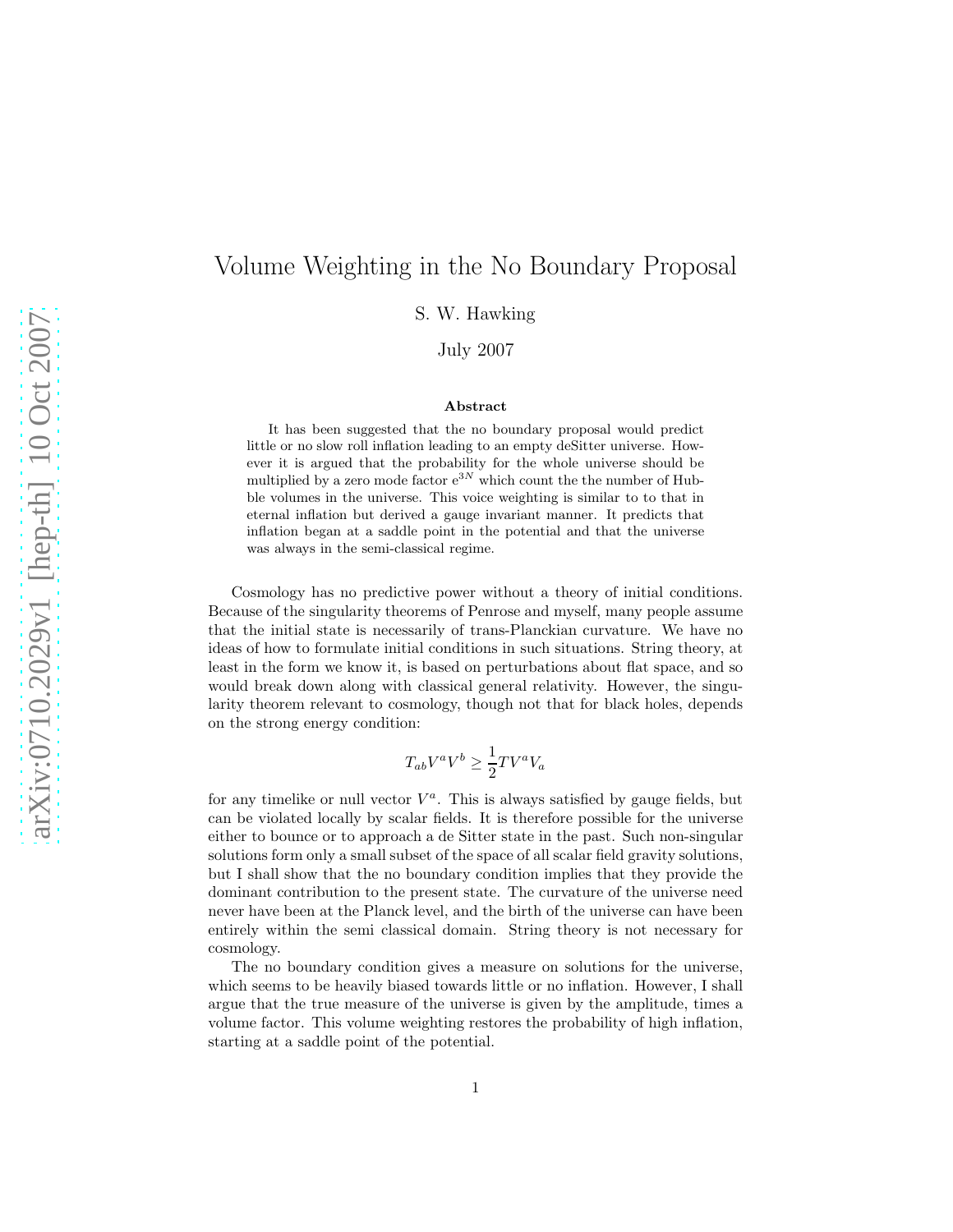Our best guess for the structure of spacetime at the present time, is that it is approximately of the form,

$$
M=X\otimes Y
$$

where  $X$  is four dimensional Minkowski space, and  $Y$  is a six or seven dimensional internal space. The geometry of the internal space will determine the effective particle physics theory at low energy. The metric of  $Y$  will be Ricci flat at tree level, and will depend on a finite number of parameters, or moduli. However, one would expect quantum corrections and super symmetry breaking to remove the degeneracy, and introduce an effective potential,  $V$ , which was a function on the moduli space of Y. If  $\phi$  are local coordinates on Y, they can be regarded as scalar fields on  $X$ . The potential,  $V$ , could have a large number of local minima, corresponding to a landscape of possible vacuum states of M theory. So what is it that determines that we are in the standard model state, and not one of the possible alternative vacuum states?



<span id="page-1-0"></span>Figure 1: The Eternal Inflation Scenario: widely separated regions were supposed to fall into different local minima of the potential which would give the universe a mosaic structure.

To answer this, one has to turn to cosmology. One idea that has been advanced is the Eternal Inflation Scenario. In this, the scalar fields,  $\phi$ , are supposed to fluctuate up in some regions, and down in others (see figure [1\)](#page-1-0). There will be as many regions in which it fluctuates down the potential hill as there are in which it fluctuates up, but the regions that fluctuate up, will expand faster. The upwards fluctuating regions will dominate later surfaces of constant time if a certain condition is met: the condition for eternal inflation. Widely separated regions that fluctuate down the potential hill would fall into different local minima of the potential, which would give the universe a mosaic structure,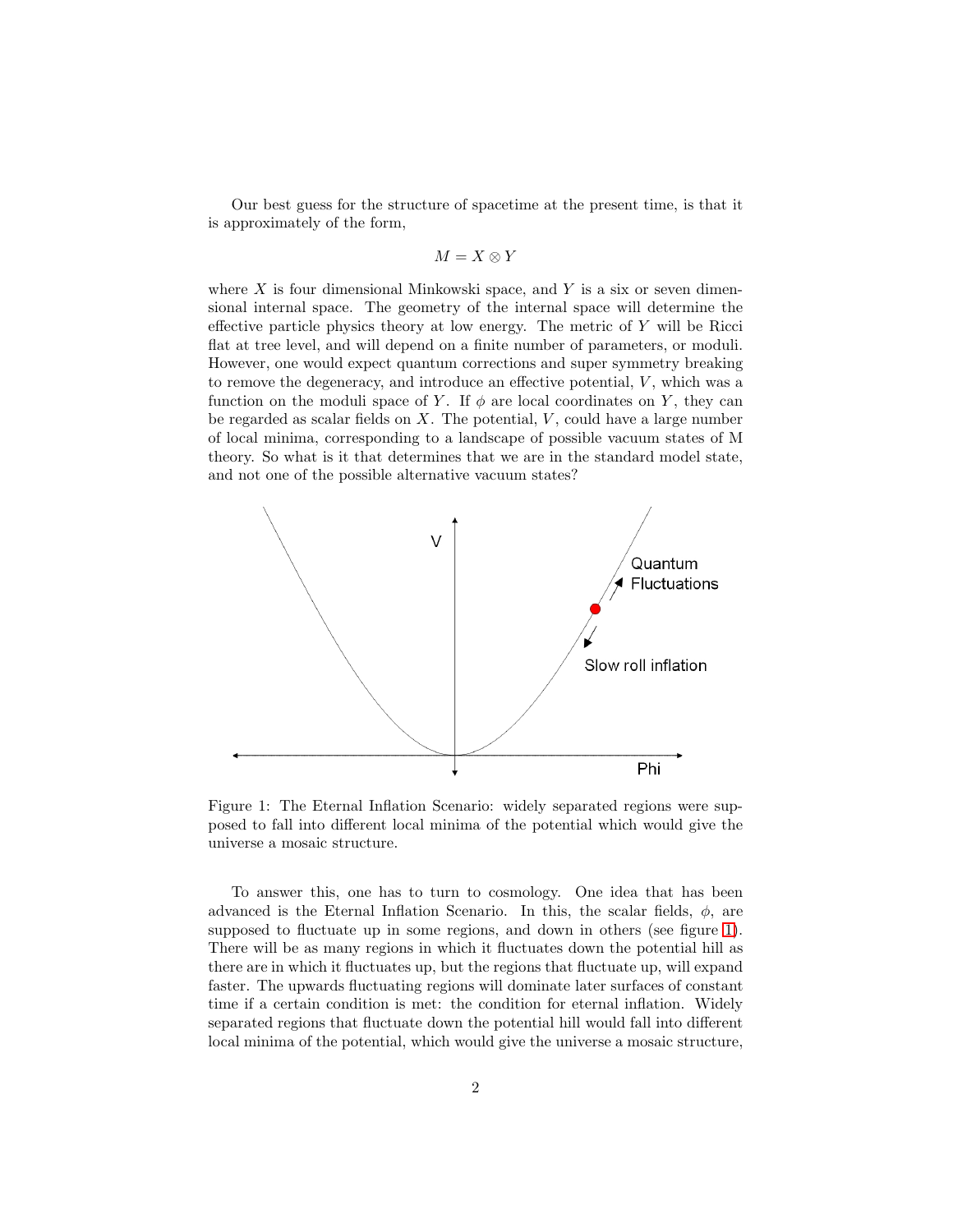with different parts of the universe in different vacuum states. This derivation of eternal inflation is not gauge invariant, and violates energy conservation and the Hamiltonian constraint. However I will derive a similar condition from a very different argument.

Eternal inflation is an essentially classical picture, which assumes there is a single metric for the universe. That is why its advocates feel it is necessary to suppose the universe has a mosaic structure, to accomodate the possibility that the universe could be in any of the vacuum states, in the same universe. However in a fully quantum theory, the universe can have any metric with suitable boundary conditions, which I shall take to be the no boundary condition.

$$
\Psi[h_{ij},\phi]=\int Dg \mathrm{e}^{-S[g]}
$$

The amplitude for a state with metric g, and matter field's  $\phi$ , on a spacelike surface  $S$ , is given by the path integral over all no boundary metrics, with those values on the surface  $S$ . One can also calculate the amplitude for inhomogeneous final states which are a mosaic of different vacuum states. They will in general be lower than the amplitudes for homogeneous final states.

The amplitude,  $\Psi$ , is the wave function of the universe. It will obey the Wheeler DeWitt equation:

$$
\left[-G_{ijkl}\frac{\delta^2}{\delta h_{ij}\delta h_{kl}} - ^3R(h)h^{\frac{1}{2}} + 2\Lambda h^{\frac{1}{2}}\right]\Psi[h_{ij}] = 0
$$

where  $G_{ijkl}$  is the metric on superspace,

$$
G_{ijkl} = \frac{1}{2}h^{-\frac{1}{2}}(h_{ik}h_{jl} + h_{il}h_{jk} + h_{ij}h_{kl})
$$

and  ${}^{3}R$  is the scalar curvature of the intrinsic geometry of the three-surface.

In the case that the surfaces,  $S$ , are three-spheres of radius  $a$ , and the matter is a single scalar field  $\phi$ , this is a wave equation in the  $(a, \phi)$  plane, with a playing the role of time.

$$
\frac{1}{2} \left[ \frac{\partial^2}{\partial a^2} - a^2 - \frac{1}{a^2} \frac{\partial}{\partial \phi^2} + a^4 V \right] \Psi(a, \phi) = 0
$$

In the Euclidean region,  $a^2V < 1$ , there will be a real Euclidean solution of the field equations, and the wave function will be exponential. Outside this region, however, there will only be complex solutions, and the wave function will oscillate rapidly. One can represent the wave function as the product of a rapidly varying phase, C, and slowly varying amplitude, B. Plugging this in the Wheeler DeWitt equation, one finds that C obeys the Hamilton Jacobi equation.

$$
\Psi = Be^{iC}
$$

$$
\nabla C \cdot \nabla C - J = 0
$$

$$
\nabla B \cdot \nabla C = 0
$$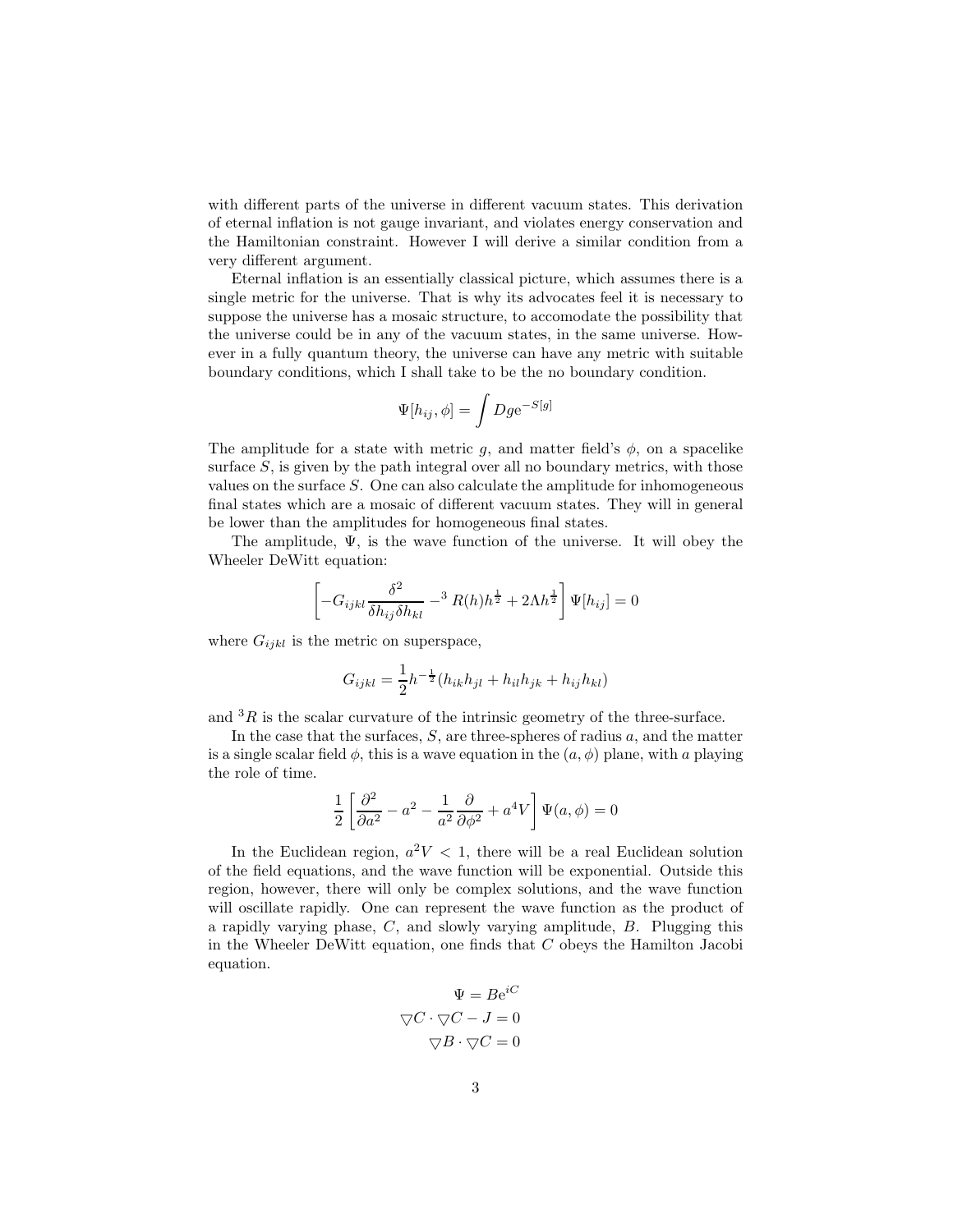One can therefore interpret the wave function by WKB, as corresponding to a family of Lorentzian solutions of the field equations. The trajectories of the solutions are given by the gradient of  $C$ , raised by the Wheeler DeWitt metric. The amplitude,  $B$ , obeys a conservation equation, which implies that the amplitudes of individual solutions are constant over the evolution of the solutions.

$$
a = H^{-1}\cosh(Ht), \text{ where } H^2 = V_1.
$$

The wave function of the universe given by the no boundary proposal, corresponds to solutions that bounce at the boundary of the Euclidean region. The potential will be a maximum at the minimal surface. The amplitude of the solution will be the amplitude of a  $K = 0$  surface, at the potential at the bounce. There will be a mismatch in the derivatives of the scalar field, but this will be small if the potential satisfies the slow roll condition,  $\bigtriangledown V$  small compared to V.

The amplitude of a solution will be  $e^I$ , where  $I = -\frac{3}{4}\pi V$ , is the Euclidean action of half a four-sphere with curvature scalar,  $R = 8\pi V$ , and V is the value of the potential at the bounce. The amplitude will be a maximum for solutions that bounce at the minimum of the potential. However, such solutions will just be empty deSitter space, and so not candidates for the universe we observe. To obtain a matter filled universe with structure, like galaxies and stars, it seems necessary for the universe to have a large number, N, of e-foldings of slow roll inflation. If one weights solutions with their amplitude, the probability distribution would be strongly biased to low values of  $N$ , the number of  $e$ foldings of inflation. This would predict that our universe would have the least value of N compatible with our existence, which would not produce the universe we observe.

This has been recognized to be a problem with the no boundary proposal for some time. I think the answer, is that there are two different probabilities involved. The amplitude gives the probability for the entire universe. However, one does not observe the entire universe, but only a Hubble volume around oneself. The number of such Hubble volumes at a given matter density, is proportional to the volume of the universe at that time, which in turn is proportional to  $e^{3N}$ . Thus on a frequency definition of probability, the probability of observing a Hubble volume of a given history, is proportional to the probability of that history, times  $e^{3N}$ .

$$
P(\text{Entire universe}) = |\Psi^2|
$$
  
 $P(\text{Hubble volume}) = |\Psi^2|e^{3N}$ 

The volume weighting transforms the probability distribution over  $N$ , the amount of inflation. It can more than compensate for the reduction in amplitude, due to a higher value of the potential at the bounce, if the slow roll parameter,  $\epsilon$ , is less than the potential, V, in Planck units,

$$
\epsilon = \frac{\bigtriangledown V \cdot \bigtriangledown V}{V^2} < V
$$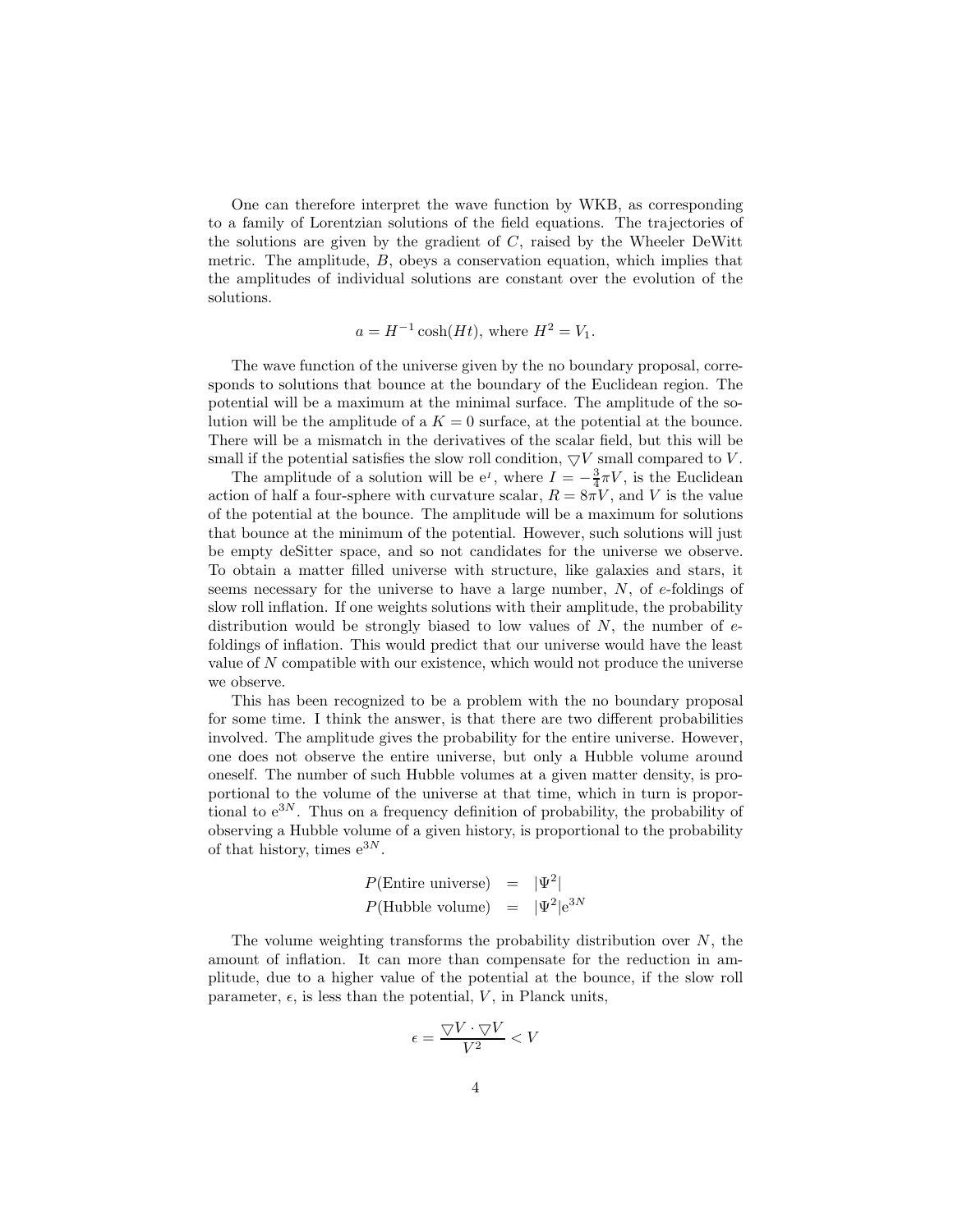This is the same as the condition for eternal inflation but derived in a gauge invariant manner.

At the time the microwave fluctuations we observe left the horizon, this condition is not because  $\frac{V}{\epsilon}$  was about 10<sup>-5</sup> then. But inflation may have started before that at higher  $V_1^{\text{c}}$  and lower  $\epsilon$ . For solutions that start at the Planck density, in a polynomial potential, this condition will be satisfied only near the Planck density. The probability distribution would still be overwhelmingly in favor of low N. On the other hand, for a solution that starts at a maximum or a saddle point, the probability distribution would favour very large N.

The dominant contribution is likely to come from broad saddle points well below the Planck density.

$$
\frac{V''}{V} > -2
$$
  
Amplitude = exp( $V_1$  <sup>$-\frac{1}{2}$</sup> )

The metrics will be well within the semi classical regime. They would start out with a Hawking Moss instanton, a de Sitter like state which is unstable, and begins to run down the potential hill. The origin of the universe, is in the low energy regime of M theory, in which four dimensional general relativity is a good approximation. This is supported by the fact that calculations based on four dimensional general relativity, are in excellent agreement with observations of the microwave background. One would not expect this, if the four dimensional approximation,  $X \otimes Y$ , broke down before one gets back to the time of inflation. This would indicate that the internal space,  $Y$ , is smaller than  $10^6$  times the Planck length. The only situation in which 4D general relativity would break down, and in which one would need string theory, or some other approach, would be the final stages of evaporation of a black hole.

The only vacuum states that will have significant amplitudes to be matter filled, will be those where the minimum of the potential, lies on the line of descent from a broad saddle point of index one. By this I mean that there is only one direction in which the action decreases. This is in accord with the general principle, that the instanton that describes the decay of an unstable state, should have one, and only one, negative mode. In this case, the instanton would be the Hawking Moss or de Sitter instanton, with the value of the vacuum energy at the saddle point. The negative mode, would be the homogeneous mode in which the scalar fields everywhere move along the line of steepest descent from the saddle point. If the saddle point is broad, that is, if  $\frac{V''}{V}$  $\frac{\sqrt{n}}{V}$ , is small and negative, the lowest inhomogeneous mode will be positive. This will give the Hawking Moss instanton one, and only one, negative mode, as required.

In the usual, bottom up, approach, one assumes that the universe started in a state of high symmetry, which then evolved to the present broken symmetry state. The symmetry breaking would happen in different directions in different places, leading to topological defects, such as domain walls, cosmic strings, and monopoles. On the other hand, according to the top down approach I have described, the solution that gives the dominant contribution to the amplitude,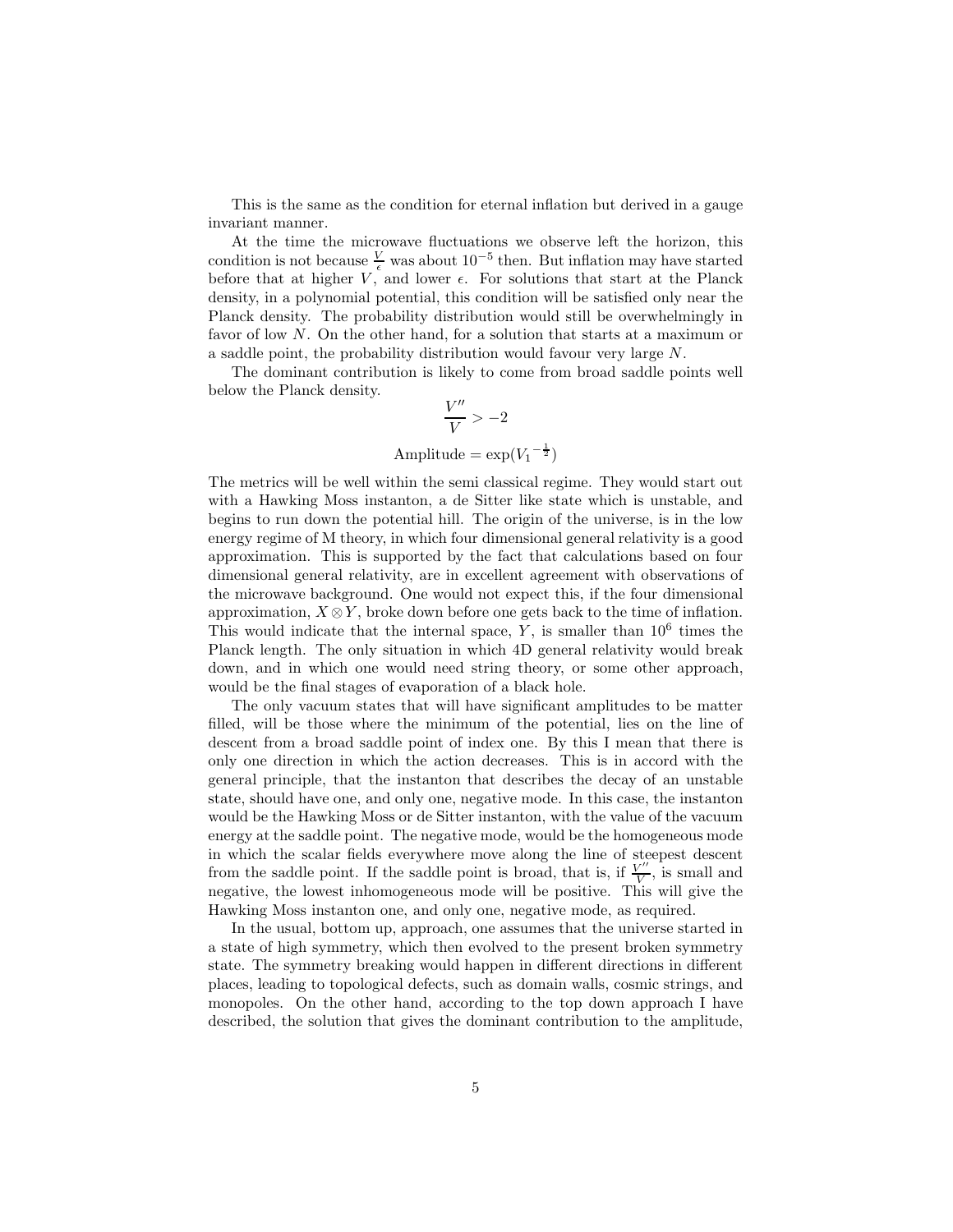could have the same broken symmetry all the way back. In this case, there would be no production of topological defects.

The no boundary condition, enables us in principle to calculate volume weighted quantum amplitudes, for the whole universe to be in different states in the landscape. It would be a mistake to assume that we should be in the state with the highest volume weighted amplitude. That would be like saying I should be Chinese, because there are many more Chinese than Brits. If the volume weighted amplitude for the standard model vacuum is non zero, it is irrelevant what the volume weighted amplitudes for other vacuum states are. The theory can not predict a unique vacuum state. Instead, we have to input that we live in the standard model vacuum.

The bouncing universes that the no boundary proposal predicts, might seem at first sight, similar to the Ekpyrotic or cyclic universes. However, there is an important difference.In the Ekpyrotic universe, it is implicitly assumed that the state in the infinite past, is one of minimum excitation, although this is not clearly stated, or well defined. This means perturbations would be small in the infinite past, and grow during collapse, and subsequent expansion. In other words, the thermodynamic arrow of time, will point forward in both the contraction, and the expansion. By contrast, the no boundary solutions will have minimum excitations at the bounce, where the no boundary condition is imposed. This means the arrow of time will point forward in the expanding phase, and backward in the contracting phase.

In fact, the physical relevance of the contracting phase, is questionable. It is like the analytical continuation of the semi-classical solution that describes pair creation in an electric field.. This consists of an electron and a positron that come in from infinity at  $t < 0$ , are brought to rest at  $t = 0$ , and accelerate away from each other for  $t > 0$ . However, physically there are no incoming particles. Instead one says that the electron positron pair was quantum created at  $t = 0$ . In a similar way, one should not attach any physical significance to the early contracting phase of the universe, but say the universe was quantum created at the bounce.

The no boundary proposal, and the top down approach, allow us to calculate amplitudes for different states at the present time. These overwhelmingly favor low or zero inflation, which would lead to an almost empty deSitter like universe. However, I argue that the probability of the entire universe, given by the amplitude, should be multiplied by the volume, to get the probability of observing a Hubble volume. This volume weighting favors inflation starting at a saddle point of the potential, and leads to the prediction that the universe should be flat, within the limits of the fluctuations in the microwave background.

The dominant histories in the path integral for these amplitudes, are bouncing solutions of the field equations, which lie entirely in the semi classical regime of four dimensional general relativity. However, these should probably not be interpreted as describing bouncing universes, but rather as the quantum creation of universes in de-Sitter like states.

The amplitudes will be highest for states in which the whole universe is in a single state, rather than a mosaic of different states, as predicted by eternal